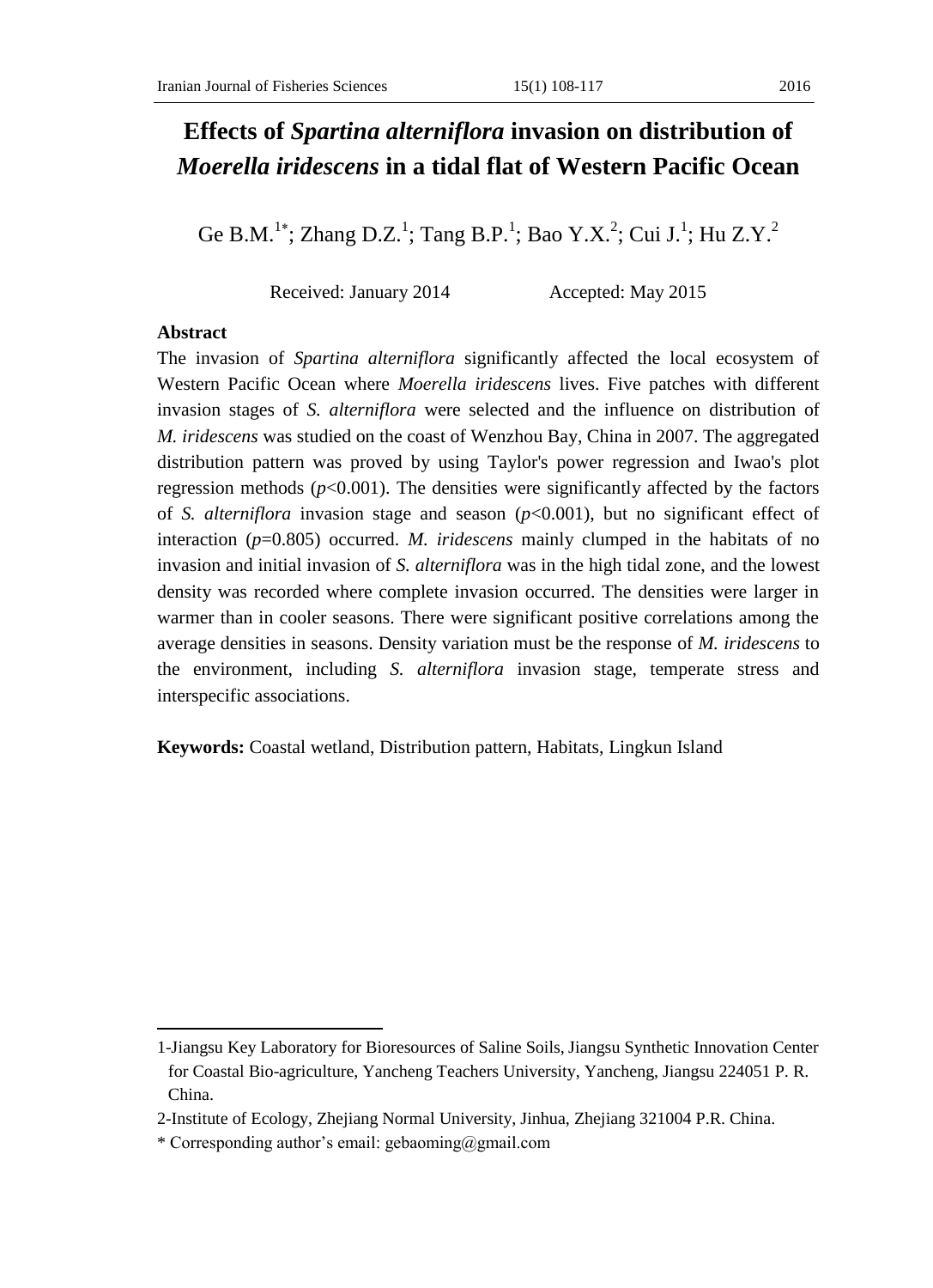# **Introduction**

Bivalves, especially large forms found in dense aggregations, similar to those grown in aquaculture, may have a considerable influence on the ecosystem (Crooks, 2002). Some bivalves are relatively large, dominant in terms of biomass or abundance, and have a positive effect on community inhabitants as a consequence of their physical presence and not their actions. Their effect may extend beyond the communities of exotic bivalves themselves and into adjacent habitats (Dame, 1996). As such, they facilitate or otherwise influence benthic communities by creating general habitats, providing refuge from predation, reducing physical and physiological stress, enhancing settlement and recruitment, and increasing food supply (Bruno *et al*., 2001). Some bivalves have also been found to have a number of other important ecosystem effects, including, inter alia, increasing diversity of the community, altering nutrient fluxes, etc. (McKindsey *et al*., 2007).

 *Moerella iridescens* is a high-valued marine mollusk species which can be used as food for people. It is a kind of bivalve which is widely distributed in the coast of Western Pacific Ocean, including the coast of Chian, Korea, Japan (Li *et al*., 2013). Due to unsustainable exploitation and ecological deterioration of the coastal environment, *M. iridescens* resources have been declining in Jiangsu, Shanghai, Zhejiang and Fujian of China, where *Spartina alterniflora* had spectacularly invaded (An *et al*., 2007). The invasion of *S. alterniflora* has been considered as an important environmental factor which significantly affects local ecosystems where *M. iridescens* lives on the coast of eastern China (Yang *et al*., 2013).

 The salt-adapted grasses of the genus *Spartina* (cordgrass) have invaded Western Pacific coasts during the past decades, including those of Japan and China (Greenberg *et al*., 2006). Many species of cordgrass are known to be highly invasive (Daehler and Strong, 1996), and the genus *Spartina* was readily identified as a group of key ecosystem engineers in the salt marsh ecosystem (Pennings and Bertness, 2001; Brusati and Grosholz, 2006) which could change the benthos community significantly (Hedge and Kriwoken, 2000; Neira *et al*., 2006). It has been reported that *S. alterniflora* may out-compete native plants, threaten the native ecosystems and coastal aquaculture, and cause declines in native species richness (Neira *et al*., 2005; Levin *et al*., 2006). But, whether the invasion of *S. alterniflora* declines or increases the biodiversity of the wetland ecosystem has not been answered clearly, and is still a highly controversial topic (Alphin and Posey, 2000; Wang *et al*., 2010). To date, research on the question of how the bivalves distribute in patches from the tidal flat with different *S. alterniflora* invasion stages has been seldom reported (Neira *et al*., 2007).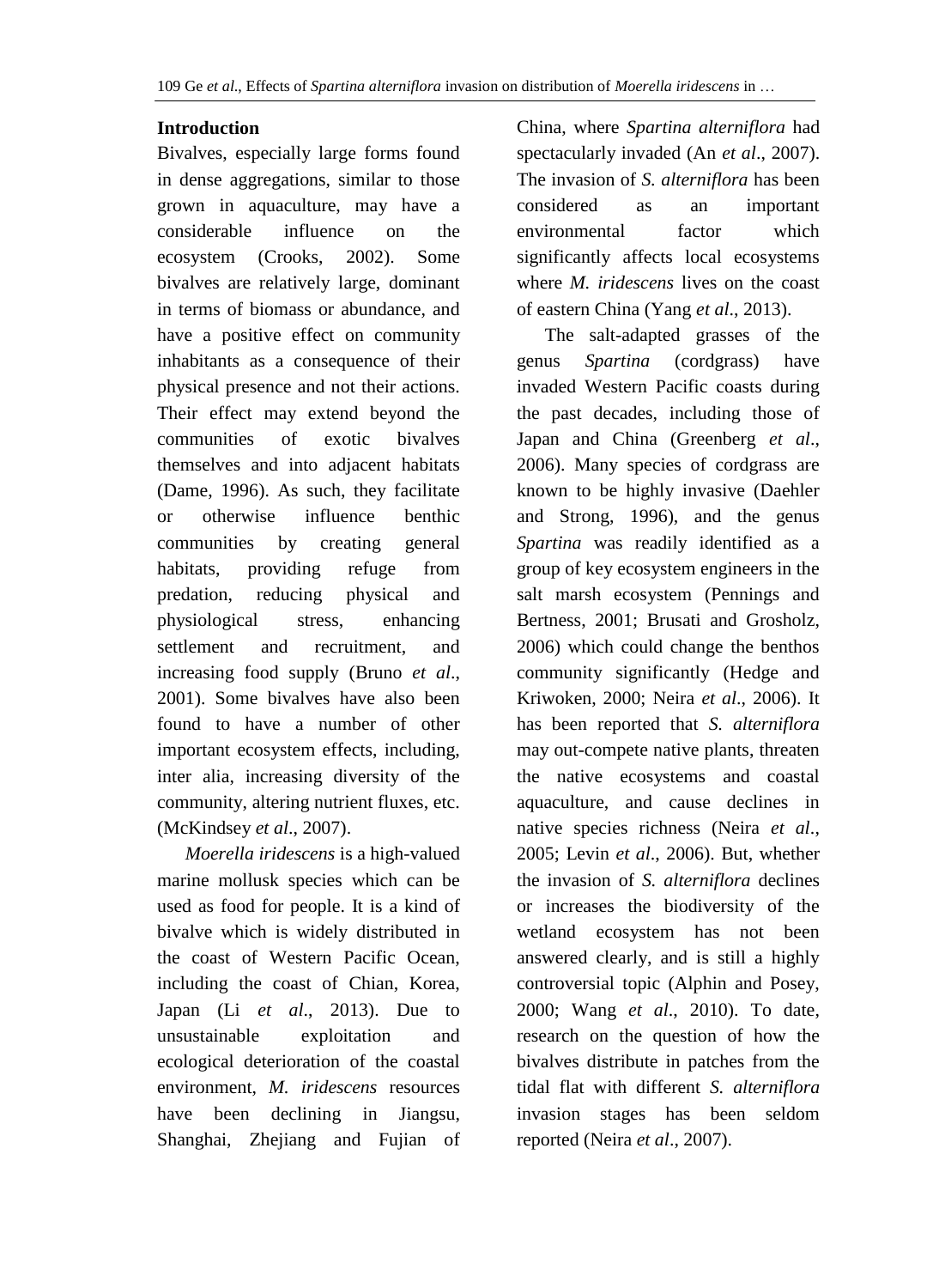The present study addresses the question of how the *S. alterniflora*  invasion stages influenced the distribution of *M. iridescens*. During 2007, the distribution of *M. iridescens* in patches with different *S. alterniflora* invasion stages on the east tidal flat of Lingkun Island, Wenzhou Bay, China was investigated.

## **Materials and methods**

# *Investigation area and sampling protocol*

The study area is located on the east tidal flat of Lingkun Island (N 27.96°, E 120.91°), Wenzhou Bay, China, where the estuary of Oujiang River, and the soft sediment is mainly silt composed. The study area has a sub-tropical climate, an informal semidiurnal tide type with an average of 4.5 m tidal range, and the average salinity of the seawater at the tidal flat is 16 psu (Lu *et al*., 2005; Ge *et al*., 2011). *S. alterniflora* was introduced in 1989, and then it had become the dominant plant of the upper and high tidal zones by 2007 (Li *et al*., 2009).

 Five habitats were selected in the tidal zone of the eastern Lingkun Island (Fig. 1) such that, their environmental characteristics (e.g. climate, salinity) were similar (Ge *et al*., 2012). In the high tidal zone, four kinds of patches of different *S. alterniflora* invasion stages were selected, namely no invasion, initial invasion, invasion underway and invasion completed. Then a parallel habitat was selected in the middle tidal zone, which was namedthe naked mud flat. The area of the patches and canopy of *S. alterniflora* were graded to indicate the sequence of invasion stages (years) on the high tidal flat (Table 1).

 The investigation was conducted in February (winter), May (spring), August (summer) and November (autumn) of 2007. At each type of habitats, 5 repeated plots  $(1 \text{ m} \times 1 \text{ m})$ were collected randomly. All the *M. iridescens* (normally the length of body>0.5 cm) were stored by hand in the plots. Totally 25 plots of samples were collected for analyses in each season.

#### *Data multivariate analyses*

For point pattern processes, indices are mainly based on counts of individuals per unit of a grid, called quadrant. The simplest indices are based on the variance  $(S^2)$ , mean crowding  $(m)$  and the mean (*x*) population density per quadrant. Taylor's power regression  $\ln S^2 = a + b \ln x$  (Taylor, 1961) and Iwao's plot regression  $m = \alpha + \beta x$  (Iwao, 1968) make it possible to assess the level of aggregation by means of slope *b* and β that indicate a uniform (*b/*β<1), random (*b/*β=1), or aggregated (*b/*β>1) distribution of population (Arnaldo and Torres, 2005; Vinatier *et al*., 2011).

 The two-way ANOVA analysis (general linear model, GLM) was used to check the factor of invasion stage, season and the interaction between them on density (Ge *et al*., 2011). The one-way ANOVA was used for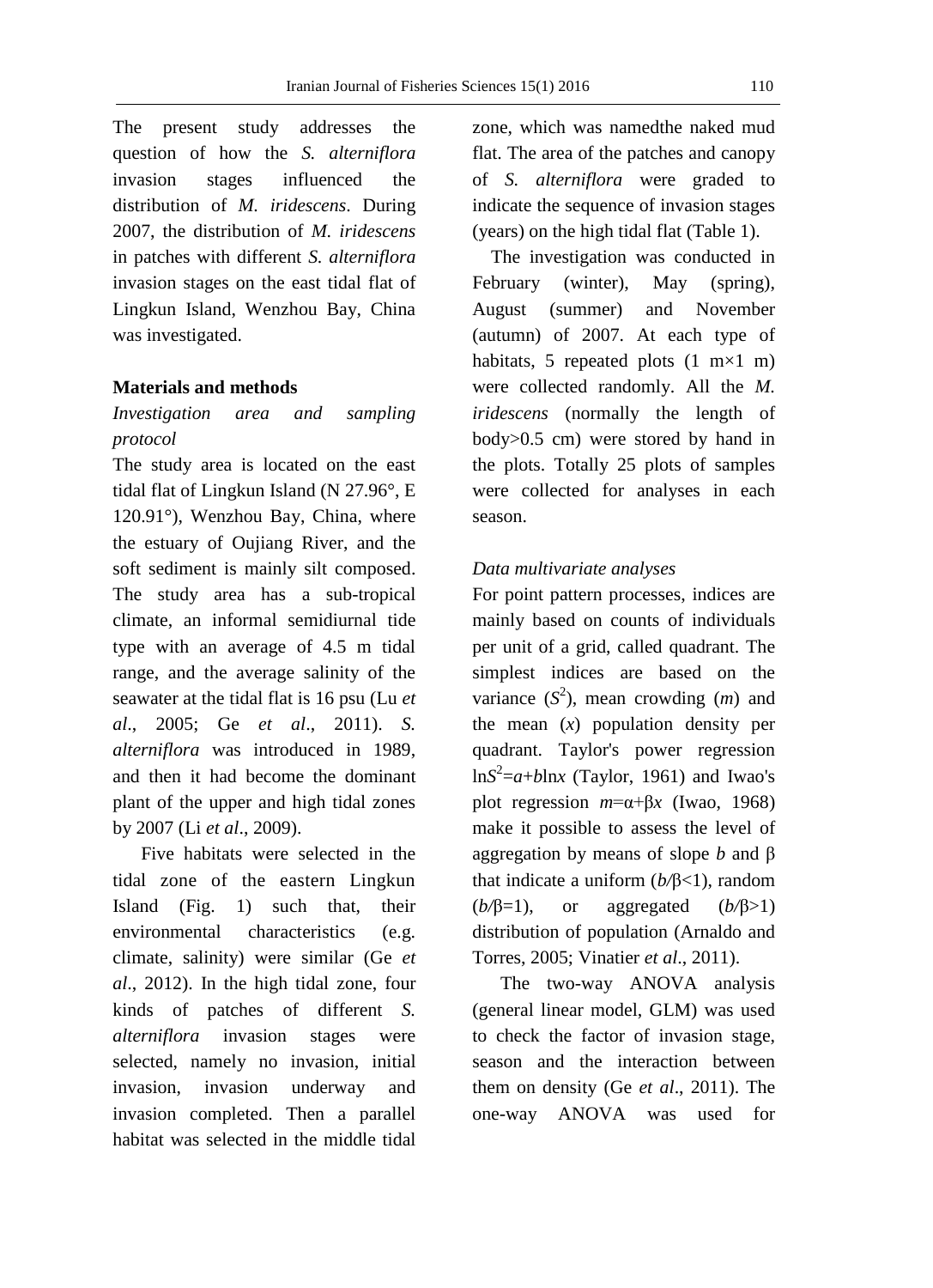# detecting the difference of the density by the factor of habitat and season.

| Table 1: The sample habitats with different Spartina alterniflora invasion stages. |                   |                                                                           |         |  |  |
|------------------------------------------------------------------------------------|-------------------|---------------------------------------------------------------------------|---------|--|--|
| <b>Habitat discribe</b>                                                            | <b>Tidal zone</b> | Coverage and area                                                         | Year(s) |  |  |
| No invasion                                                                        | High              | Bare                                                                      |         |  |  |
| Initial invasion                                                                   | High              | $\approx$ 10% (in winter) - 30 % (in summer), $\approx$ 15 m <sup>2</sup> | $1 - 2$ |  |  |
| Invasion underway                                                                  | High              | $\approx$ 40% (in winter) - 70 % (in summer), $\approx$ 50 m <sup>2</sup> | $3 - 4$ |  |  |
| Invasion completed                                                                 | High              | $\approx$ 70% (in winter) - 100 % (in summer), > 100 m <sup>2</sup>       | $5 - 6$ |  |  |
| Naked mud flat                                                                     | Middle            | Bare                                                                      |         |  |  |



**Figure 1: The location of the study area and the sampling sites**.

If significant differences occurred, Duncan's test was used. Then the data sets of mean densities with the invasion stages were checked by 2-tailed Pearson correlation coefficients among seasons.

 SPSS 16.0 (SPSS Inc.) and Microsoft Office Excel 2003 (Microsoft Inc.) were employed for statistical analysis.

## **Results**

When *M. iridescens* was aggregated in a season or habitat, the *b*/β value was slightly>1  $(p<0.001)$  (Table 2).

The two-way ANOVA analysis revealed a significant effect of the invasion stage (*F*(4,19)=30.861, *p*<0.001) and season (*F* (3,19)=7.415, *p*<0.001) on the abundance of *M. iridescens*, but no significant effect interaction of season  $\times$ invasion stage (*F* (12,19)=0.637, *p*=0.805) occurred.

 The densities of *M. iridescens* were larger in warmer seasons than in cooler seasons, while the average density was  $10.65\pm0.40$  ind./m<sup>2</sup>. . Significant differences on abundance distribution in each season were detected (*p*<0.050, Fig. 2).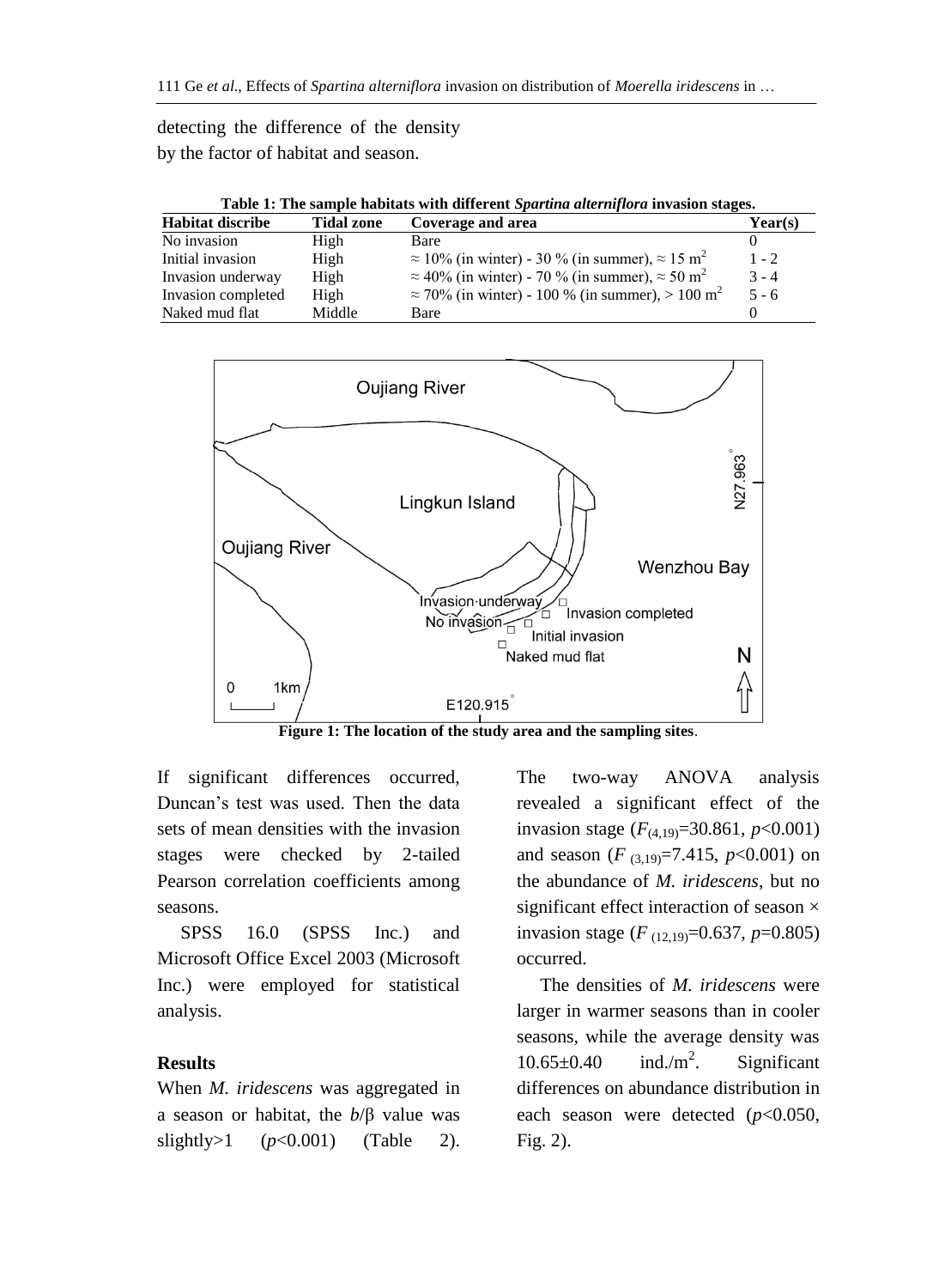|               |     | Taylor's power regression |       |                                             |         |          | Iwao's plot regression |                |         |  |
|---------------|-----|---------------------------|-------|---------------------------------------------|---------|----------|------------------------|----------------|---------|--|
| <b>Season</b> | N   | a                         | B     | $\mathbf{R}^{\scriptscriptstyle\mathsf{A}}$ | D       | A        |                        | $\mathbf{R}^2$ |         |  |
| Winter        | 25  | $-1.126$                  | 1.159 | 0.826                                       | 0.016   | $-0.600$ | 1.007                  | 0.999          | < 0.001 |  |
| Spring        | 25  | $-0.942$                  | 1.072 | 0.982                                       | < 0.001 | $-0.563$ | 1.002                  | 0.999          | < 0.001 |  |
| Summer        | 25  | $-1.485$                  | .552  | 0.918                                       | 0.005   | $-0.644$ | 1.045                  | 0.997          | < 0.001 |  |
| Autumn        | 25  | $-1.860$                  | .705  | 0.974                                       | 0.001   | $-0.852$ | 1.065                  | 0.999          | < 0.001 |  |
| Total         | 100 | $-0.934$                  | 180   | 0.643                                       | <0.001  | $-0.483$ | 1.010                  | 0.996          | < 0.001 |  |

**Table 2: The analysis of distribution pattern.**



**Figure 2: The density of** *Moerella iridescens* **(ind./m<sup>2</sup> , Mean±SE) in different seasons (A) and** *Spartina alterniflora* **invasion stages (B). (The means with different scripts are significantly different by Duncan's test, α=0.05).**

*M. iridescens* mainly clumped in the habitats of no invasion and initial invasion of *S. alterniflora* in high tidal zones. The highest density (12.16±0.88 ind./ $m<sup>2</sup>$ ) occurred in summer, while in winter the lowest density (8.76±0.63) ind./ $m<sup>2</sup>$ ) was observed. The average density in the naked mud flat in the middle tidal zone showed a medium value  $(11.35\pm0.69 \text{ ind.}/\text{m}^2)$  compared

with the densities in other habitats  $(5.50\pm0.34$  to  $13.95\pm0.76$ ind./ $m^2$ ) (Table 3, Fig. 2).

 Significant positive correlations on abundance distribution occurred in each comparison among average densities of seasons (*p*<0.050), and then the distribution of densities showed a similar trend among habitats in each season (Table 4).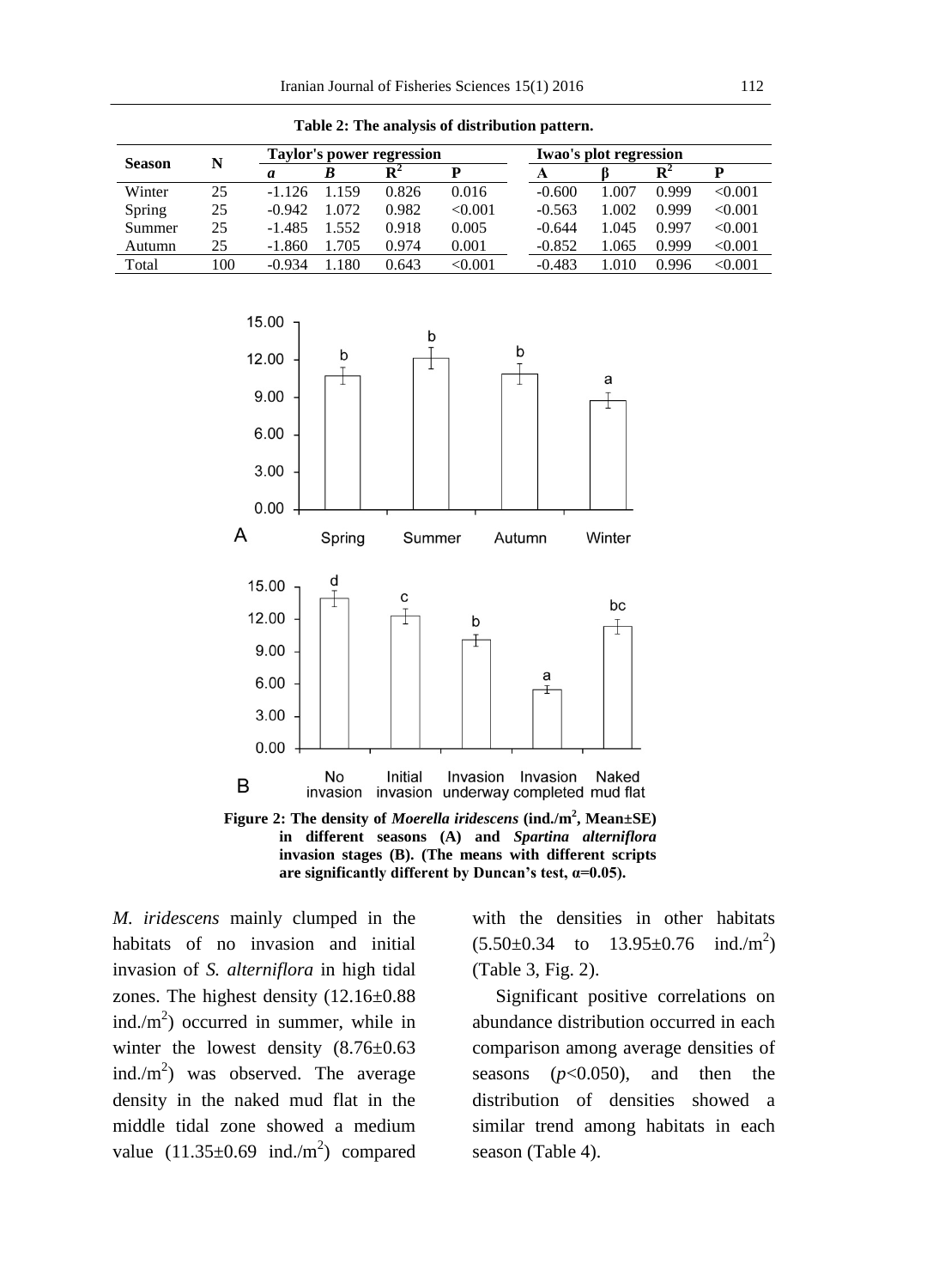| Table 3: The densities in different habitats and seasons (ind./m <sup>2</sup> , Mean $\pm$ SE). |                  |                  |                  |                  |                  |
|-------------------------------------------------------------------------------------------------|------------------|------------------|------------------|------------------|------------------|
| Habitat/season                                                                                  | Winter           | <b>Spring</b>    | <b>Summer</b>    | Autumn           | Average          |
| No invasion                                                                                     | $11.00 \pm 1.45$ | $14.00 \pm 1.14$ | $16.40 \pm 1.21$ | $14.40 \pm 1.54$ | $13.95 \pm 0.76$ |
| Initial invasion                                                                                | $10.60 \pm 1.29$ | $11.80 \pm 1.58$ | $14.00 \pm 1.14$ | $12.80 \pm 1.66$ | $12.30 \pm 0.67$ |
| Invasion underway                                                                               | $8.80 \pm 1.07$  | $10.40 \pm 1.08$ | $11.20 \pm 1.07$ | $9.80 \pm 1.16$  | $10.05 \pm 0.54$ |
| Invasion completed                                                                              | $5.00 \pm 0.71$  | $6.00 + 0.71$    | $5.40 \pm 0.68$  | $5.60 + 0.81$    | $5.50 \pm 0.34$  |
| Naked mud flat                                                                                  | $8.40 \pm 0.81$  | $11.40 \pm 0.93$ | $13.80 \pm 1.16$ | $11.80 \pm 1.59$ | $11.35 \pm 0.69$ |
| Average                                                                                         | $8.76 \pm 0.63$  | $10.72 \pm 0.68$ | $12.16 \pm 0.88$ | $10.88 \pm 0.84$ | $10.65 \pm 0.40$ |

**Table 4: The coefficient of Pearson correlation test on average densities among seasons.**

| <b>Season</b> | <b>Summer</b> | Autumn                            | Winter           |
|---------------|---------------|-----------------------------------|------------------|
| Spring        |               | 0.993, $p<0.001$ 0.988, $p=0.002$ | $0.955, p=0.011$ |
| Summer        |               | 0.994, $p<0.001$                  | $0.941, p=0.017$ |
| Autumn        |               |                                   | $0.957, p=0.011$ |

#### **Discussion**

Bivalves live exclusively on filtration in the water environment which is contrary to all other molluscs, thus leading to differences in life history characteristics (Perez *et al*., 2013). In this study, we found that *M. iridescens*  presented an aggregated spatial distribution pattern, which was similar to what some populations of gastropods presented (Ye and Lu, 2001; Ge *et al*., 2013). Significant difference in *M. iridescens* densities among different seasons occurred, in spite of the fact that previous research indicated that the density variation of species would affect the distribution pattern (Hanberry *et al*., 2011) for spatial disposition was density dependent (Taylor *et al*., 1978). Here, we found that the variation of densities did not change the distribution pattern of *M. iridescens*. This spatial distribution pattern indicated that the environmental resources are unevenly distributed in the tidal flat with the sampling scale.

 In this study, *M. iridescens* tended to distribute in patches of no invasion and initial invasion at higher densities, and in patches of invasion completed, lower densities occurred (Fig. 2). This performance may have been caused by the environmental changes due to different *S. alterniflora* invasion stages among habitats (Wang *et al*., 2006). *M. iridescens* lives on filtration in the mud flat, and then the root development of *S. alterniflora* directly affected the forage of *M. iridescens* in the study area. In the state of initial invasion, the environment can offer a greater variety of micro-habitats for benthos as a result of the low density of *S. alterniflora*, where the environmental characters were suitable for the survival of bivalves because roots of *S. alterniflora* were seldom in the sediment (Wang *et al*., 2006). However, when the root of *S. alterniflora* harden, and the sediment and then stems and leaves develop above ground after the initial invasion stage, the habitat changes and is no longer fit for the species of bivalves and the density must have significantly decreased (Neira *et al*., 2007; Wang *et al*., 2010). It has been proved that the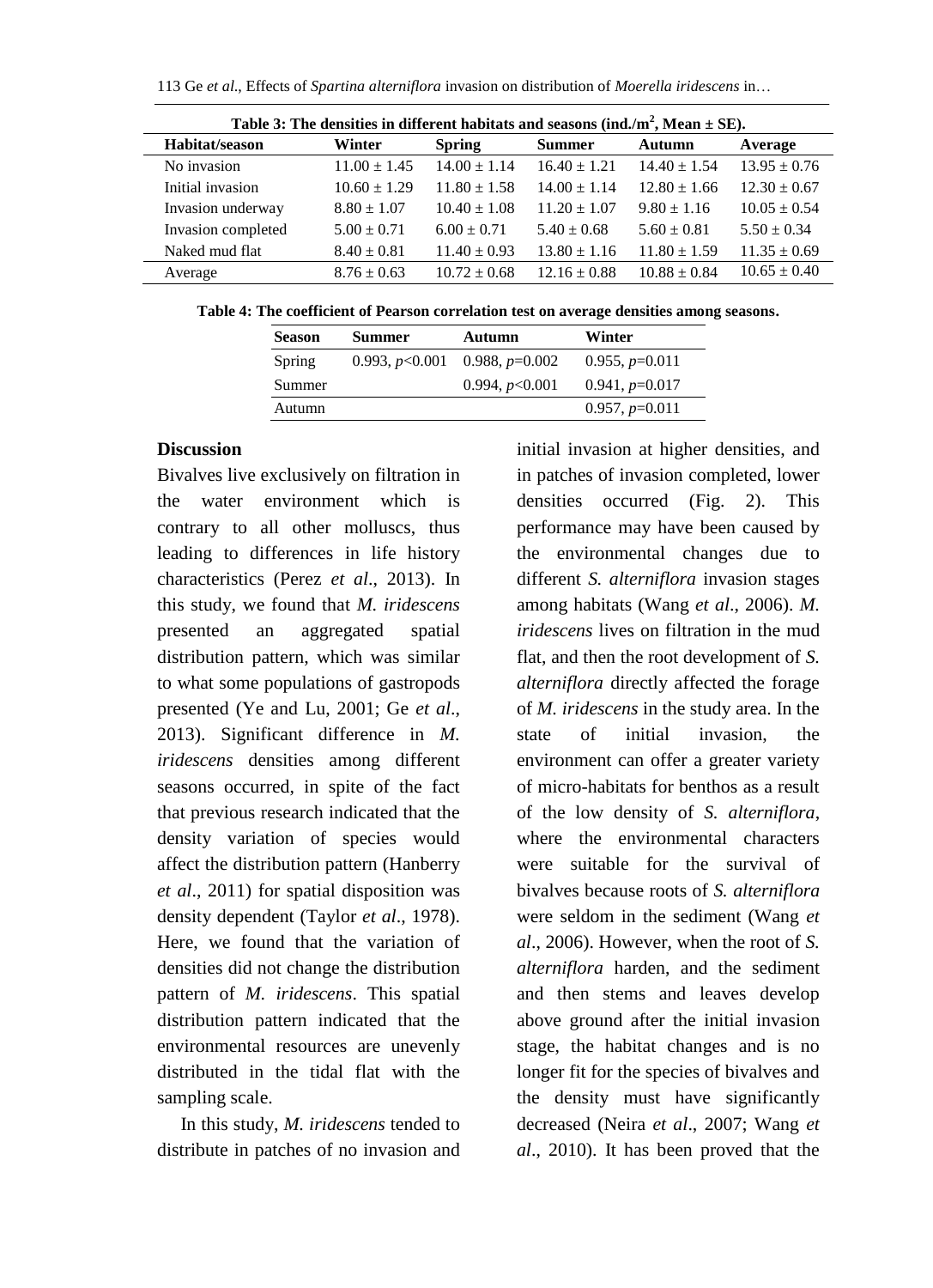hydrodynamic condition generated by sea water waves is the major factor controlling growth performance of some bivalves (Perez *et al*., 2013), but different statuses of *S. alterniflora* invasion can lead to alterations in ecosystem processes, including litter production, below-ground biomass, sediment organic content and nutrient cycling (Talley *et al*., 2001), associated with food availability and environmental characters of habitat for benthos (Neira *et al*., 2005). Then the distribution of benthos must have been affected by the invasion stages in the tidal flat (Levin *et al*., 2006).

 In winter, the density of *M. iridescens* decreased to a lowest value, which reflected that winter was a severe season for the species survival (Table 3, Fig. 2). Though temperate stress has been suggested to be the driving power for the seasonal variation of distribution in wild for some species, the impact of migratory birds in winter should be considered additionally (Ge *et al*., 2011). In the tidal flat of Wenzhou Bay, it has been found that the coast was used as a migration stopover or wintering habitat for some kind of birds, such as *Larus saundersi*, *Pelecanus crispus* etc. (Butler *et al*., 2001; Shi *et al*., 2008). The coast of Western Pacific Ocean (especially in southeastern Asia) is an important wintering and migration stopover wetland for some species of birds (Butler *et al*., 2001), resulting in the benthos and birds both to be involved in a complex food web (Valiela *et al*.,

2004). Our findings indicated that the influence of temporal and spatial organization on interspecific associations should be considered in the application of coastal living resource conservation and management.

#### **Acknowledgements**

This research was supported by the National Natural Science Foundation of China (31301871; 31300443); the Natural Science Foundation of Jiangsu Province (BK20130422; BK20130421); the Natural Science Foundation of the Jiangsu Higher Education Institutions of China (12KJB180016; 12KJA180009); the Natural Science Foundation of Yancheng (YKN2011004) and the Opening Foundation of Jiangsu Key Laboratory for Bioresources of Saline Soils (JKLBS2012026).

## **References**

- **Alphin, T.D. and Posey, M.H., 2000.** Long-term trends in vegetation dominance and infaunal community composition in created marshes. *Wetlands Ecology and Management*, 8(**5**), 317-325. DOI: 10. 1023/A:1008435319922.
- **An, S., Li, H., Guan, B., Zhou, C., Wang, Z., Deng, Z., Zhi, Y., Liu, Y., Xu, C., Fang, S., Jiang, J. and Li, H., 2007.** China's Natural Wetlands: Past problems, current status, and future challenges. Ambio, 36(**4**), 335-342. DOI: 10.1579/0044- 7447(2007)36[335:CNWPPC]2.0.C O;2.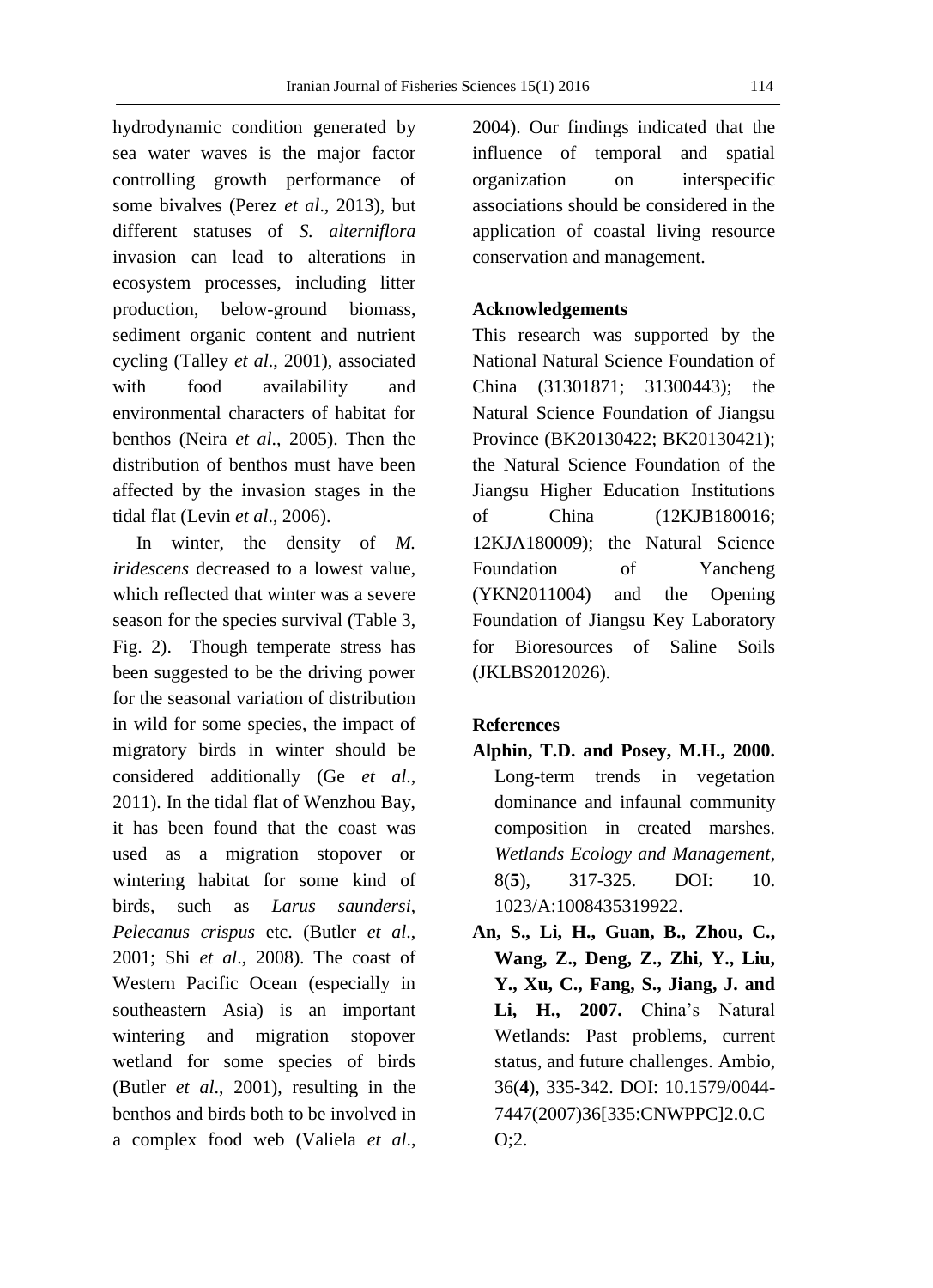- **Bruno, J.F. and Bertness, M.D., 2001.** Habitat modification and facilitation in benthic marine communities. In: Marine community ecology. Edited by Bertness, M.D., Gaines, S.D. and Hay, M.E. Sunderland, Sinauer Associates, Inc., pp. 201-218.
- **Brusati, E. and Grosholz, E.D., 2006.** Native and introduced ecosystem engineers produce contrasting effects on estuarine infaunal communities. *Biological Invasions*, 8(**4**), 683-695. DOI: 10.1007/s10530-005-2889-y.
- **Butler, R.W., Davidson, N.C. and Morrison, R.I.G., 2001.** Globalscale shorebird distribution in relation to productivity of near shore ocean waters. *Waterbirds*, 24(**2**), 224-232.

http://www.jstor.org/stable/1522034.

- **Crooks, J.A., 2002.** Characterizing ecosystem-level consequences of biological invasions: the role of ecosystem engineers. *Oikos*, 97(**2**), 153-166. DOI: 10.1034/j.1600- 0706.2002.970201.x.
- **Daehler, C.C. and Strong, D.R., 1996.** Status, prediction and prevention of introduced cordgrass *Spartina* spp. invasions in Pacific estuaries, USA. Biological Conservation,78(**1-2**), 51- 58. DOI:10.1016/0006 - 3207 (96) 00017-1.
- **Dame, R.F., 1996.** Ecology of marine bivalves: an ecosystem approach. Boca Raton, CRC Press.
- **Ge, B.M., Bao, Y.X. and Cheng, H.Y., 2011.** Tempo-spatial variation of macrobenthic communities on a tidal flat of Wenzhou Bay, China. *Revista*

*de Biología Marina y Oceanografía*. 46(**2**), 281-286. DOI: 10.4067/S0718- 19572011000200019.

- **Ge, B.M., Bao, Y.X., Cheng, H.Y., Zhang, D.Z. and Hu, Z.Y., 2012.** Influence of *Spartina alterniflora* invasion stages on macrobenthic communities on a tidal flat in Wenzhou Bay, China. *Brazilian Journal of Oceanography*, 60(**3**), 441-448. DOI: 10.1590/S1679- 87592012000300014.
- **Ge, B.M., Bao, Y.X., Cheng, H.Y., Zhang, D.Z. and Tang, B.P., 2013.** Temporal and spatial distribution pattern of *Bullacta exarata* in a tidal flat at south shore of Hangzhou Bay, China. *Iranian Journal of Fisheries Sciences*, 12(**1**), 96-104.
- **Greenberg, R., Maldonado, J.E., Droege, S. and McDonald, M.V., 2006.** Tidal marshes: a global perspective on the evolution and conservation of their terrestrial vertebrates. *BioScience,* 56(**8**), 675- 685. DOI: 10.1641/0006- 3568(2006)56[675:TMAGPO]2.0.C O;2.
- **Hanberry, B.B., Fraver, S., He, H., Yang, S.J., Dey, D.C. and Palik, B.J., 2011.** Spatial pattern corrections and sample sizes for forest density estimates of historical surveys. *Landscape Ecology*, 26, 59- 68. DOI: 10.1007/s10980-010-9533- 7.
- **Hedge, P. and Kriwoken, L.K., 2000.** Evidence for effects of *Spartina anglica* invasion on benthic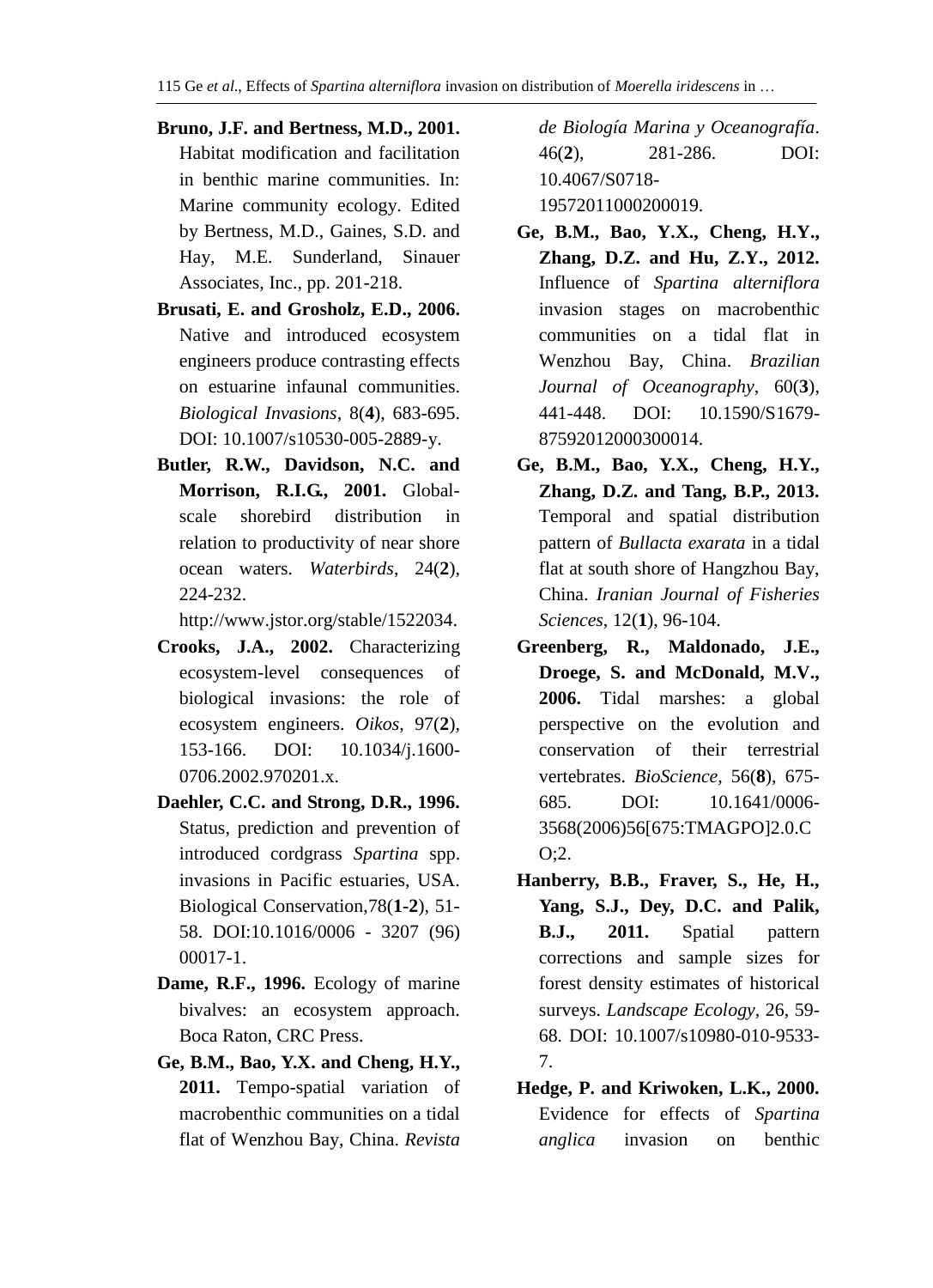macrofauna in Little Swanport estuary, Tasmania. *Austral Ecology*, 25(**2**), 150-159. DOI: doi:10. 1046/j.1442-9993.2000.01016.x

- **Iwao, S., 1968.** A new regression method for analyzing the aggregation pattern of animal populations. *Research on Population Ecology*, 10, 1-20. DOI: 10.1007/BF02514729.
- **Levin, L.A., Neira, C. and Grosholz, E.D., 2006.** Invasive cordgrass modifies wetland trophic function. *Ecology*, 87(**2**), 419-432. DOI: 10.1890/04-1752.
- **Li, X., Dong, Z., Wang, M., Zhao, M., Chang, Y. and Chen, H., 2013.** Development and characterization of microsatellite markers for genetic analysis of *Moerella iridescens* (Benson, 1842). *Conservation Genetics Resources*, 5(**1**), 59–61. DOI: 10.1007/s12686-012-9733-3.
- **Li, Y.B., Liang, F.G. and Yan, L.H., 2009.** Vicissitude and response of exploitation of *Spartina alterniflora* Loisel in tidal flat of Wenzhou coast. *Marine Environmental Science*, 28(**3**), 324-328. DOI: 10.3969/j.issn.1007-6336. 2009. 03. 023. (in Chinese with English abstract)
- **Lu, Y.J., Li, H.L., Wang, H.C. and Zuo, L.Q., 2005.** Back silting and regulation of waterway with sand bar in strong tidal estuary. *Journal of Hydraulic Engineering*, 36(**12**), 1450-1456. (in Chinese with English abstract)
- **McKindsey, C.W., Landry, T., O'beirn, F.X. and Davies I.M., 2007.** Bivalve aquaculture and exotic species: a review of ecological considerations and management issues. *Journal of Shellfish Research*, 26(**2**), 281-294. DOI: 10.2983/0730-8000 (2007)26[281: BAAESA]2.0.CO;2.
- **Neira, C., Grosholz, E.D., Levin, L.A. and Blake, R., 2006.** Mechanisms generating modification of benthos following tidal flat invasion by a *Spartina* hybrid. *Ecological Applications*, 16(**4**), 1391-1404. DOI: 10.1890/1051-0761 (2006)016 [1391:MGMOBF] 2.0.CO;2.
- **Neira, C., Levin, L.A. and Grosholz., E.D., 2005.** Benthic macrofaunal communities of three sites in San Francisco Bay invaded by hybrid *Spartina*, with comparison to uninvaded habitats. *Marine Ecology Progress Series*, 292, 111-126. doi: 10.3354/ meps 292111.
- **Neira, C., Levin, L.A., Grosholz, E.D. and Mendoza, G., 2007.** Influence of invasive *Spartina* growth stages on associated macrofaunal communities. *Biological Invasions*, 9(**8**), 975-993. DOI: 10.1007/ s 10530 -007 -9097- x.
- **Pennings, S.C. and Bertness, M.D., 2001.** Salt marsh communities. In: Marine community ecology. Edited by Bertness, M.D., Gaines, S.D. and Hay, M.E. Sunderland, Massachusetts, Sinauer Associates Inc., pp. 289-316.